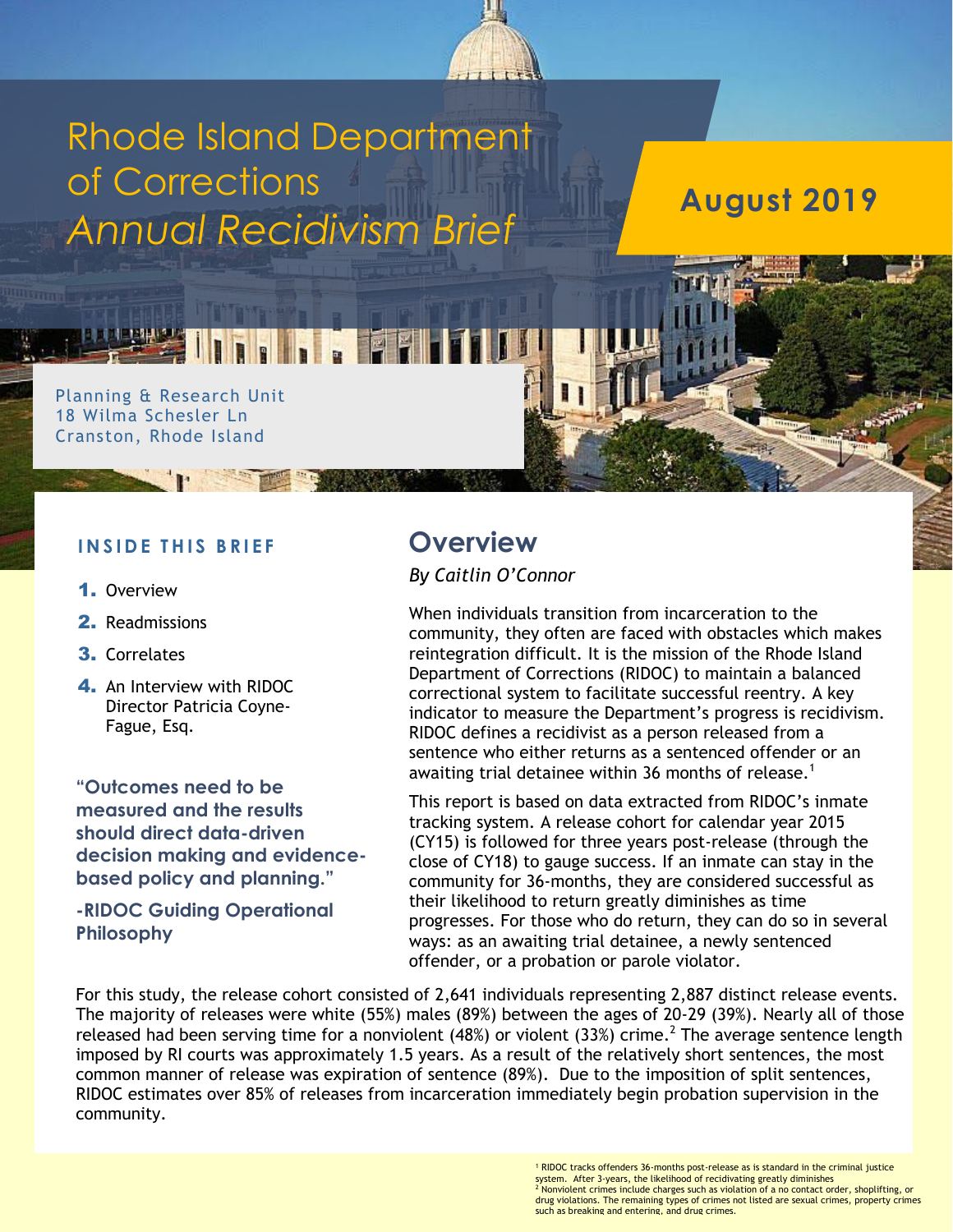### **<sup>3</sup>RIDOC Recidivism Brief**

### **Readmissions**

#### **Sentenced Readmissions**

At 3-years post-release, 47% of individuals returned to RIDOC as a sentenced offender. This is the lowest reported recidivism rate since the Department began tracking yearly cohorts in 2004. Thirty-six percent (36%) of females and 49% of males were recommitted as sentenced offenders.



Virtually all offenders who returned were for a new sentence (70%) or as a probation violation (25%). Parole violators accounted for approximately 4% of recidivists. The majority of parole violators returned for a technical violation (81%) while the majority of probation violators returned with new charges (82%).

In general, offenders returned for the same type of crime from which they were originally released. Violent offenders tend to come back for violent crimes (83%), drug offenders for another drug charge (73%), etc.

A significant trend to note is the difference in probation violator commitments between cohorts. Probation violator recidivists dropped by nearly half from 2004 to 2009. After that, a steady increase was apparent, however in 2015, these types of commitments made up a significantly smaller proportion of recidivists than past cohorts.

#### **Time in the Community**

The average time spent in the community for CY15 was 10.8 months. Almost 5% of recidivists had returned within 30 days of release. An additional

41% returned between 1 and 6 months. By 1-year post-release, nearly 70% of recidivists had returned to RIDOC.



Offenders with children spent more time in the community before reoffending. Those released from serving a less serious type of offense (i.e., nonviolent) returned sooner than more serious offenses (i.e., violent). Lower risk assessment scores indicated longer time in the community. $3$ 

#### **Awaiting Trial Readmissions**

RIDOC operates a unified correctional system, meaning all pre-trial detainees and sentenced offenders (regardless of sentence length or crime type) are under the department's jurisdiction. Unlike most corrections departments, this gives RIDOC the unique ability to report recidivism rates for those who returned to await trial. By 36-months, 57% of the cohort returned as awaiting trial detainees. Thirty-eight percent (38%) of releases returned within 1 year as awaiting trial detainees; 51% within 2 years; and 57% by the third year. Of the women released in 2015, 51% returned to await trial within 36 months of release while 58% of men returned in the same time period. Similar to sentenced offenders, these rates are lower compared to past cohorts.

The majority of awaiting trial detainees were committed as probation violators (45%) or for failure to appear in court (30%). Two-thirds of awaiting trial recidivists (66%) were held without bail while an additional 30% were held on surety bail. Surety bail allows for detainees to post 10% of the total bail to gain release.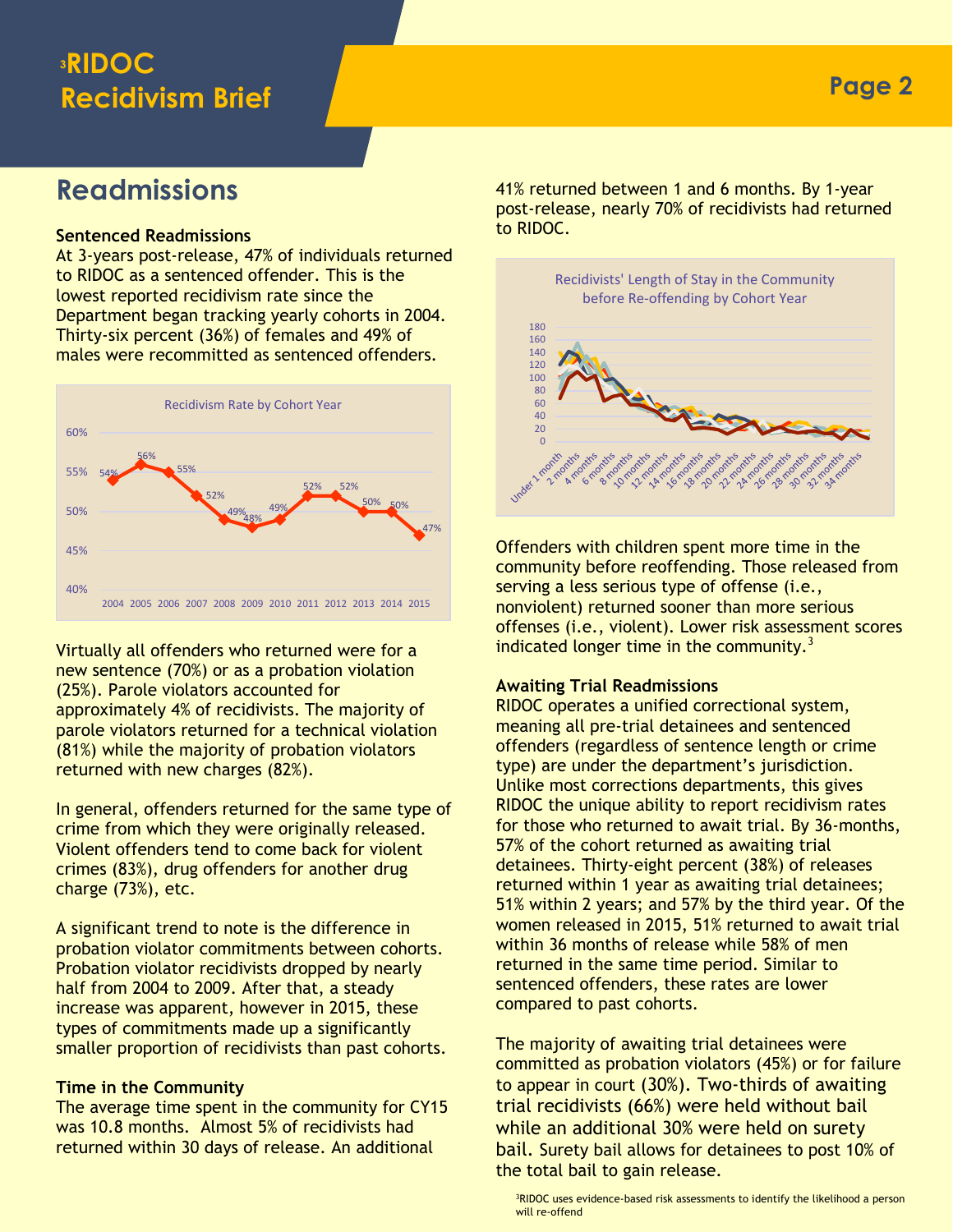### **Correlates of Recidivism**

The following variables were significantly correlated to recommitment rates: Age at release, education level, offense type, security level at release, and risk assessment score. Younger offenders and those who had not received a high school diploma were more likely to reoffend. Offenders who were released from serving a sexually-based conviction were less likely to reoffend than the general population. Offenders, regardless of time served, were more likely to return if they were released from a maximum-security facility versus minimum or community-based security. Security level was also correlated with time in the community. Those offenders serving in higher security facilities (i.e. High Security, Intake Service Center, and Maximum Security) stayed in the community for shorter times.

Risk level also corresponds to time in the community. Those at higher risk of reoffending tend to spend less time in the community than their lower risk counterparts prior to recidivating. In fact, low risk offenders spend on average nearly 200 days longer in the community than high risk offenders. All 10 domains of the LSI-R were individually correlated with recidivism. Criminal history had the strongest relationship followed by education, family, leisure/recreation, and companions. Identifying an offender's needs through these domains is tantamount to success. By relying on the LSI-R, appropriate case management strategies can be implemented on an individual level. For example, an offender may score high in the attitudes/orientation domain. This would indicate he or she may benefit from cognitive behavioral therapy (CBT), an evidence-based form of treatment known to address criminal thinking behaviors and patterns. When interventions are done correctly and with fidelity, the overall LSI-R can be reduced, resulting in a lower risk to re-offend and an increase in public safety.

Working with this cohort, RIDOC staff along with an outside researcher performed a validation study using advanced statistical analysis. In sum, the analysis confirmed the LSI-R predicts recidivism for the sentenced population and supports RIDOC's use of evidence-based practices and adherence to RNR principles. Both entities are currently working on updating risk level cut-off scores to assist in placing offenders in the most appropriate groups to ensure resources are distributed effectively by targeting the right population with the best and most suitable services.

#### **The Level of Service Inventory-Revised and Risk/Need Assessment and Risk Need Responsivity**

Over the past decade, RIDOC has moved toward using risk assessments to inform case management decisions by implementing the Level of Service Inventory-Revised (LSI-R), a 54-item empirically supported risk/need assessment that quantifies offender's likelihood of reoffending across 10 domains; criminal history, education/employment, financial, family/marital, accommodation, leisure/recreation, companions, alcohol/drug problem, emotional/personal, and attitudes/orientation. Analysis indicates a positive correlation to recidivism: the higher the LSI-R score and risk level, the more likely an offender is to recidivate.

RIDOC has also adopted the Risk-Need-Responsivity approach to effectively address the needs of the offender population. Literature indicates these principles have a positive effect on recidivism reduction (Andrews, 2001, Andrews & Bonta, 2010, Bonta & Andrews, 2007, 2010) and allow for appropriate allocation of resources. The Risk Principle identifies who to target (Andrews & Bonta, 1990). RIDOC uses the LSI-R assessment to categorize offenders by risk level (low through high) and triage to the appropriate case management and program services. The Need Principle identifies what to target (Andrews & Bonta, 1990). Specifically, which criminogenic needs should be addressed to increase the likelihood of success for an offender. The Responsivity Principle identifies how to target by creating interventions to address needs that are negatively impacting successful reintegration (Andrews & Bonta, 1990). The interventions can be general (e.g. therapy) or specifically tailored to the individual (e.g. ESL).

Andrews, D. A. (2001). Principles of effective correctional programs. In L. L. Motiuk & R. C. Serin (Eds.), Compendium2000 on effective correctional programming (pp. 9-17). Ottawa, Ontario: Correctional Services of Canada. Andrews, D. A., & Bonta, J. (2010a). The psychology of criminal conduct (5th ed.). New Providence, NJ: LexisNexis Matthew Bender. Bonta, J., & Andrews, D. A. (2007). Risk-need-responsivity model for offender assessment and treatment (User Report No.2007-06). Ottawa, Ontario: Public Safety Canada. Bonta, J., & Andrews, D. A. (2010). Viewing offender assessment and rehabilitation through the lens of the risk-need responsivity model. In F. McNeil, P. Raynor, & C. Trotter (Eds.), Offender supervision: New directions in theory,research and practice (pp. 19-40). New York, NY: Willan. Andrews, D. A., Bonta, J., & Hoge, R. D. (1990). Classification for effective rehabilitation: Rediscovering psychology.Criminal Justice and Behavior, 17, 19-52.